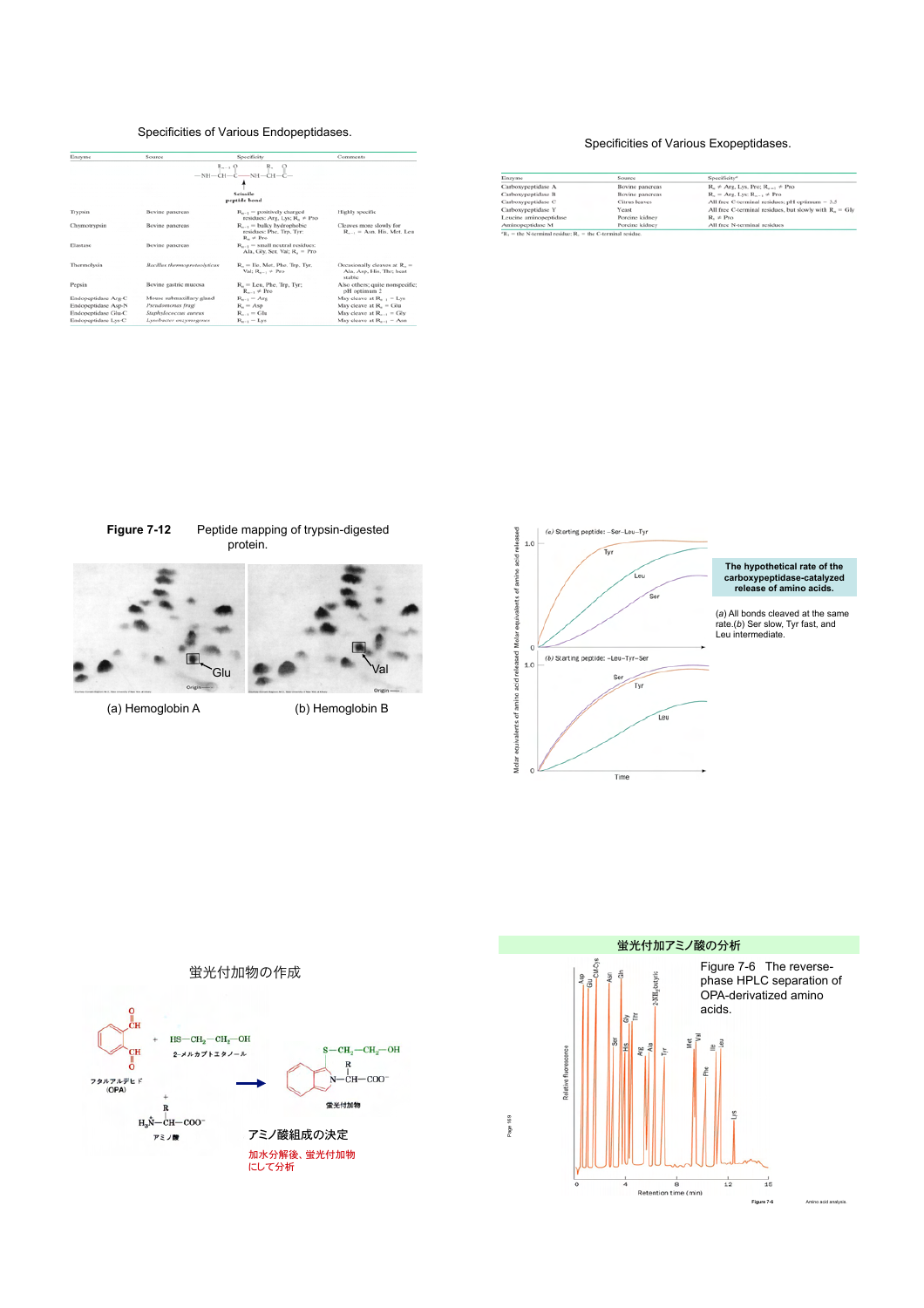**Figure 7-7** The amino acid sequence of a polypeptide chain.



**Figure 7-8a**The generation of the gas phase ions required for the mass spectrometric analysis of proteins. (*a*) By electrospray ionization (ESI). -<br>LysやArgにプロトン化した電荷により分離(0.5~2電荷/kD)



Figure 7-8b The generation of the gas phase ions required for the mass spectrometric analysis of proteins. (*b*) By matrix-assisted laser desorption/ ionization (MALDI).



**Figure 7-8c** The generation of the gas phase ions required for the mass spectrometric analysis of proteins. (*c*) By fast atom bombardment (FAB).



**Figure 7-9** The ESI-MS spectrum of the 16,951-D horse heart protein apomyoglobin.





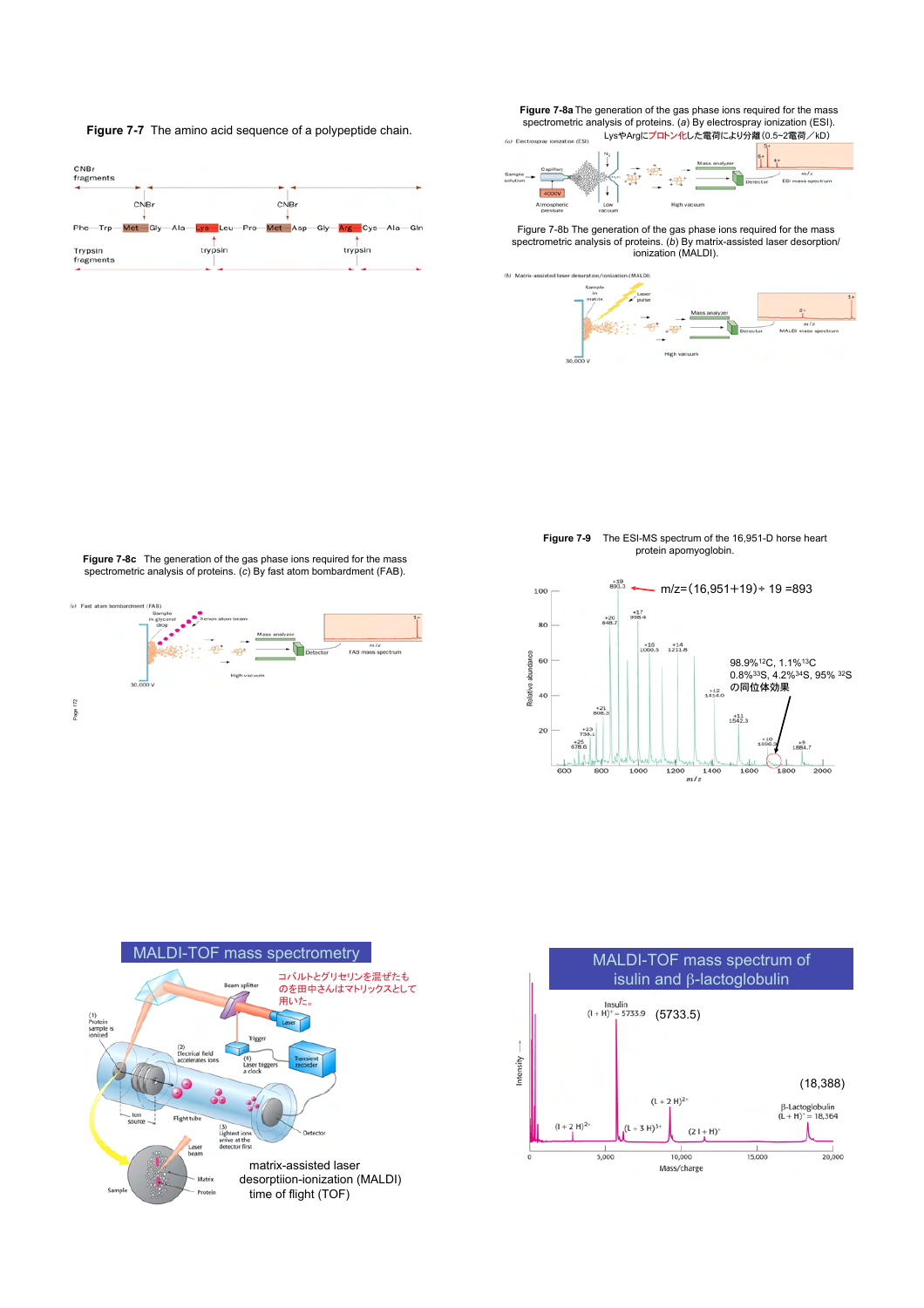**Figure 7-10** The use of a tandem mass spectrometer (MS/MS) in amino acid sequencing.







# 1)  $β - 5$ クタム系抗生物質

ペプチドグリカン生合成を阻害。(1)ペニシリン系抗生物質, (2)セフェム系<br>抗生物質(セファロスポリン系, セファマイシン系), (3)オルバキサセフェム<br>系抗生物質, (4)モノバクタム系抗生物質, (5)カルバベネム系抗生物質

- 2)ホスホマイシン系抗生物質 単純な化学構造式を持つ抗生物質であり,ペプチドグリカン生合成を初期段階 で阻害し,殺菌作用を発揮します。
- 3)マクロライド系抗生物質

14~16員環の巨大ラクトン環を有する構造の抗生物質群であり,細菌のリボ ゾームに作用して蛋白質合成を抑制します。

#### 4)テトラサイクリン系抗生物質

4つの6員環が並んだ化学構造的な特徴を有する抗生物質群であり,細菌のリボ ゾームに作用して蛋白質合成を抑制し,静菌作用を発揮します。 5)アミノグリコシド系抗生物質

化学構造的にアミノ基の付いた糖を有する抗生物質群であり,マクロライド系<br>やテトラサイクリン系と同様にリボゾームに作用して蛋白質合成を抑制し,静 菌作用を発揮します。

#### 6)ニューキノロン系抗菌薬

ビリドンカルボン酸系の誘導体であり,化学合成抗菌薬に分類されます。細菌<br>のDNAの複製に欠かせないDNAジャイレースを阻害し,殺菌作用を発揮します。

### 抗生物質の種類と作用

|            | ベニシリン系  | 尿路や皮膚の感染症              |
|------------|---------|------------------------|
| 細胞壁の合成を阻害  | セフェム系   | 尿路や呼吸器の感染症             |
|            | ホスホマイシン | 腸や腹部の感染症               |
|            |         | アミノグリコシド系 結核や緑膿菌感染症    |
| タンパク質の合成を阻 |         | マクロライド系 マイコプラズマ、レジオネラ  |
|            |         | テトラサイクリン系 皮膚感染やマイコブラズマ |
| 核酸の合成を阻害   | キノロン系   | 呼吸器や腸の感染症              |

# 実験でよく使われる抗生物質の構造



**Figure 11-26** Enzymatic inactivation of penicillin.



ラクタム(lactam)は、カルボキシル基とアミノ基が脱水縮合し た形を持って環を成している化合物の総称



**Figure 11-23** Schematic diagram comparing the cell envelopes of (*a*) gram-positive bacteria and (*b*) gram-negative bacteria.